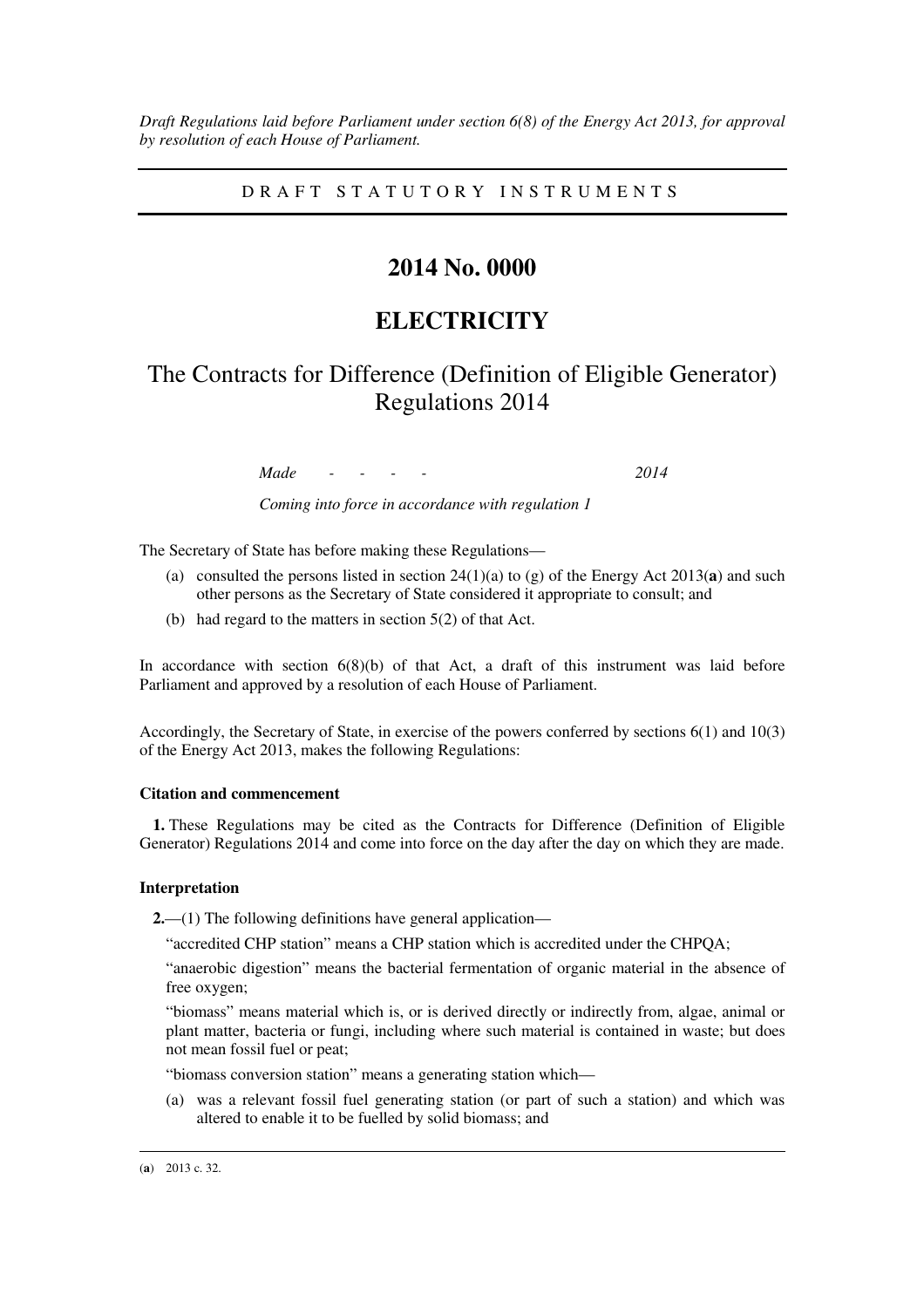(b) is or is to be fuelled by solid biomass;

"CHPQA" means the Combined Heat and Power Quality Assurance Standard, Issue 5, November 2013(**a**);

"CHP station" means a combined heat and power generating station;

"combined heat and power generating station" means a station which generates electricity and is (or may be) operated in order to supply to any premises—

- (a) heat produced in association with the electricity generated; or
- (b) steam produced from, or air or water heated by, such heat;

"complete CCS system" means a system of plant and facilities for—

- (a) capturing some or all of the carbon dioxide (or any substance consisting primarily of carbon dioxide) that is produced by, or in connection with, the generation of electricity by a generating station;
- (b) transporting the carbon dioxide (or substance) captured; and
- (c) disposing of it by way of permanent storage;

"dedicated biomass with CHP station" means a generating station which—

- (a) is an accredited CHP station;
- (b) is fuelled by solid biomass; and
- (c) has not been a relevant fossil fuel generating station (or part of such a station);

"energy from waste with CHP station" means a generating station which—

- (a) is an accredited CHP station; and
- (b) is fuelled by biomass or waste (or both), excluding—
	- (i) gas formed by the anaerobic digestion of material, where that material is, or is derived from, waste; or
	- (ii) gas or liquid formed by gasification or pyrolysis of biomass or waste;

"fossil fuel" means—

- (a) coal and substances produced directly or indirectly from coal;
- (b) crude liquid petroleum or petroleum products;
- (c) lignite; or
- (d) natural gas;

"gasification" means the substoichiometric oxidation or steam reformation of a substance to produce a gaseous mixture and that mixture contains at least two of (a), (b) and (c) from the following list—

- (a) the oxides of carbon;
- (b) methane;

<u>.</u>

(c) hydrogen;

"generating station" means a station which generates electricity;

"hydro generating station" means—

- (a) a generating station driven by water, including any turbine used to generate electricity supplied with water by or from the same civil works but excluding any compensation flow turbine; or
- (b) a compensation flow turbine which generates electricity;

<sup>(</sup>**a**) Copies may be obtained from the Department of Energy and Climate Change at the address shown in the explanatory note and at: http://chpqa.decc.gov.uk/assets/CHPQADocuments/CHPQAStandardIssue5.pdf.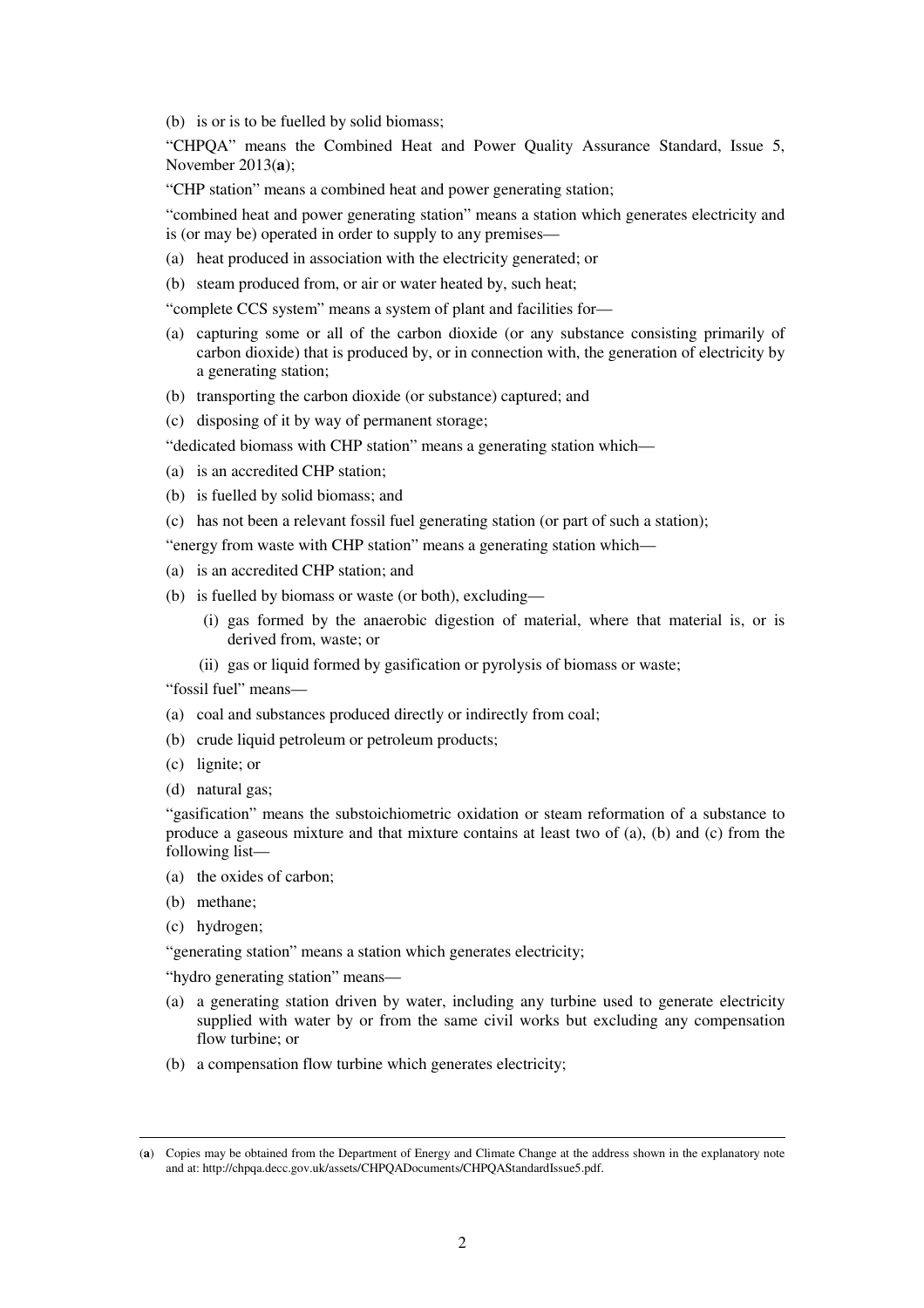"landfill" has the meaning given in Article 2(g) of Council Directive 1999/31/EC on the landfill of waste(**a**);

"landfill gas" means gas formed by the digestion of material in a landfill;

"photovoltaic array" means equipment which directly converts solar radiation into electricity;

"pyrolysis" means the thermal degradation of a substance in the absence of any oxidising agent (other than that which forms part of the substance itself) to produce—

- (a) char; and
- (b) a gas or a liquid, or both;

"relevant fossil fuel generating station" means a generating station—

- (a) where—
	- (i) during any 6 month period since it was commissioned as such a station, it generated electricity from fossil fuel; and
	- (ii) the energy content of that fuel represented more than 15% of the energy content of all fuels used to generate electricity in that period, excluding fuels used for relevant ancillary purposes; and
- (b) in respect of which no ROC has been claimed for ROC generation types;

"sewage gas" means gas formed by the anaerobic digestion of sewage (including sewage which has been treated or processed);

"tidal movement" means the release of water impounded behind a barrier using the difference in tidal levels;

"tidal stream" means the motion of naturally occurring tidal currents in water;

"waste" has the meaning given in Article 3(1) of Directive 2008/98/EC of the European Parliament and of the Council on waste(**b**) but does not include landfill gas or sewage gas;

"wave" means the energy created from the motion of naturally occurring waves on water.

(2) The following definitions apply in relation to a hydro generating station—

"civil works" means all man-made structures and works for holding water which are located on the inlet side of a turbine ("turbine A"), excluding any such structures or works which are used in respect of the supply of water to another turbine before water is supplied to the structures and works which supply turbine A;

"compensation flow turbine" means a turbine driven by a compensation flow supplied by or from civil works in a natural water course where there is a statutory obligation to maintain that compensation flow in that water course, including any infrastructure associated with the turbine in the generation of electricity;

"driven by water" excludes ocean currents or water derived from naturally occurring subterranean heat.

(3) The following definitions apply in relation to a relevant fossil fuel generating station—

"combustion system" means a boiler, turbine or engine in which combustion occurs;

"commissioned" means the date of completion of those procedures and tests in accordance with applicable industry standards which demonstrate that the generating station is capable of commercial operation;

"energy content" means the energy contained within fuel or waste (measured by a calorimeter or determined in some other equivalent way) expressed as its gross calorific value within the meaning of "British Standard BS 7420:1991 (Guide for determination of calorific values of solid, liquid or gaseous fuels (including definitions)", published by the British Standard Institute on 28th June 1991(**c**);

<u>.</u>

<sup>(</sup>**a**) OJ No L 182, 16.7.1999, p. 1.

<sup>(</sup>**b**) OJ No L 312, 22.11.2008, p. 3.

<sup>(</sup>**c**) ISBN 0580194825. Copies may be obtained from the British Standards Institution: www.bsi-global.come/en/.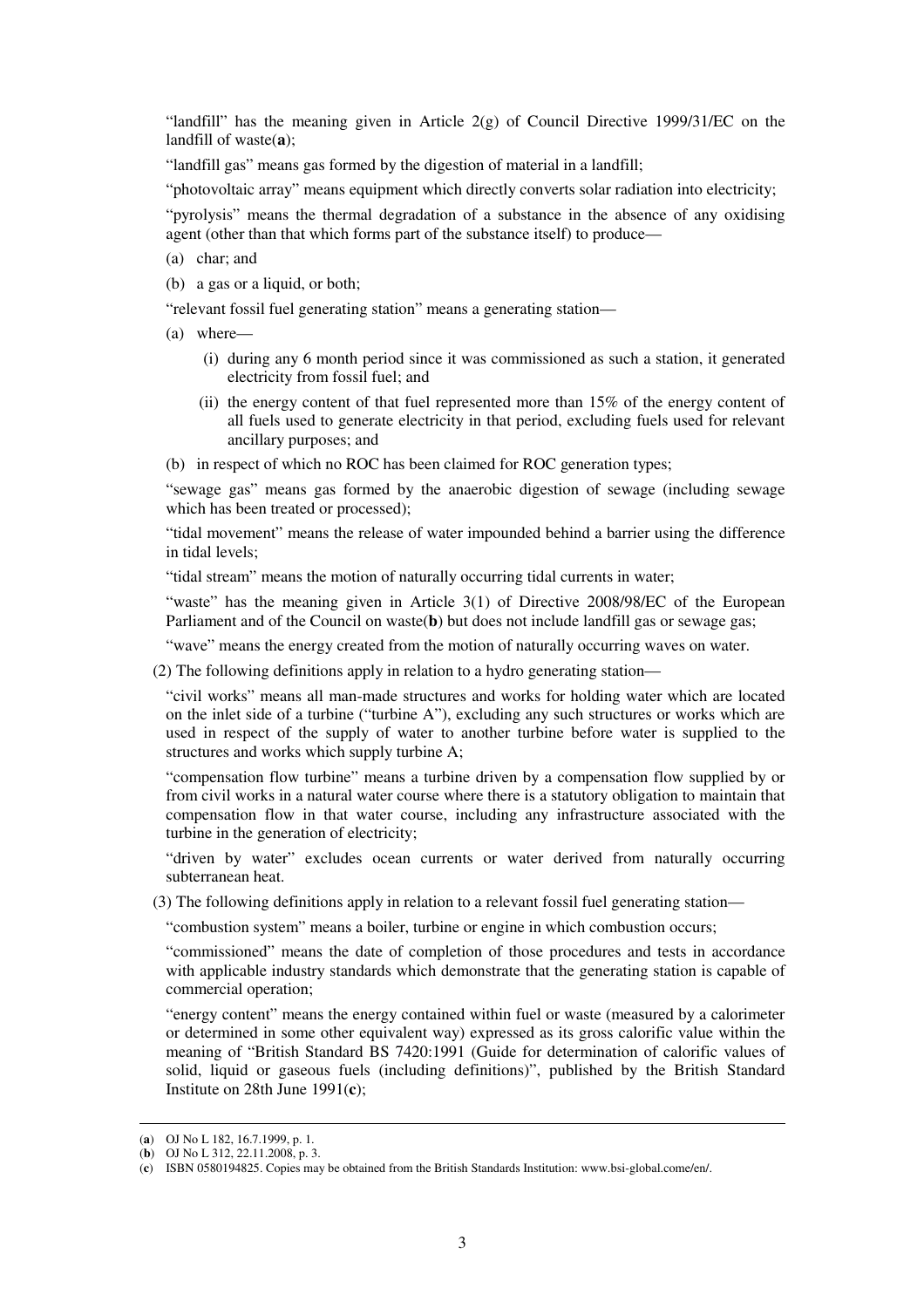"generation of electricity in standby" means the generation of electricity by the station where—

- (a) the generation occurs using equipment which is not frequently used to generate electricity; and
- (b) the electricity generated is only used by the generation station;

"relevant ancillary purposes" means—

- (a) the cleansing of fuels, other than the fossil fuel, from the generating station's combustion system prior to the combustion system being heated to its normal operating temperature;
- (b) the heating of the generating station's combustion system to achieve or maintain its normal operating temperature;
- (c) the ignition of fuels of low or variable calorific value;
- (d) the control of corrosion, emissions or fouling; or
- (e) the generation of electricity in standby or the testing of the station's ability to generate electricity in standby;

"ROC" means—

- (a) in respect of a generating station in England or Wales, a certificate issued under the Renewables Obligation Order 2009(**a**); or
- (b) in respect of a generating station in Scotland, a certificate issued under the Renewables Obligation (Scotland) Order 2009(**b**);

"ROC generation types" means those types of generating stations defined as "dedicated biomass", "station conversion" or "unit conversion" under the relevant ROC.

#### **Definition of eligible generator**

**3.**—(1) This regulation defines "eligible generator" for the purposes of Chapter 2 of Part 2 of the Energy Act 2013.

(2) A person ( $A''$ ) who intends to carry out a generating activity in relation to an eligible generating station is an eligible generator in respect of the station.

(3) Where—

- (a) a person ("B") intends—
	- (i) to operate; or
	- (ii) to participate in the operation of,

an eligible generating station; and

(b) A is an eligible generator in respect of the eligible generating station,

B is also an eligible generator in respect of the eligible generating station.

(4) Where—

- (a) A or B is an eligible generator in respect of an eligible generating station;
- (b) A or B is a corporate body; and
- (c) a corporate body ("C") is associated with A or B,

C is also an eligible generator in respect of the eligible generating station.

(5) In this regulation—

"associated" has the same meaning as it has in section 67 of the Energy Act 2008(**c**) and as if that section applied to Scotland;

"carry out a generating activity" means—

<u>.</u>

<sup>(</sup>**a**) S.I. 2009/785 as amended by: S.I. 2010/829, 2010/1107, 2011/984, 2011/988, 2013/768.

<sup>(</sup>**b**) S.S.I. 2009/140 as amended by: S.S.I. 2009/276, 2010/147, 2011/225, 2013/116.

<sup>(</sup>**c**) 2008 c.32.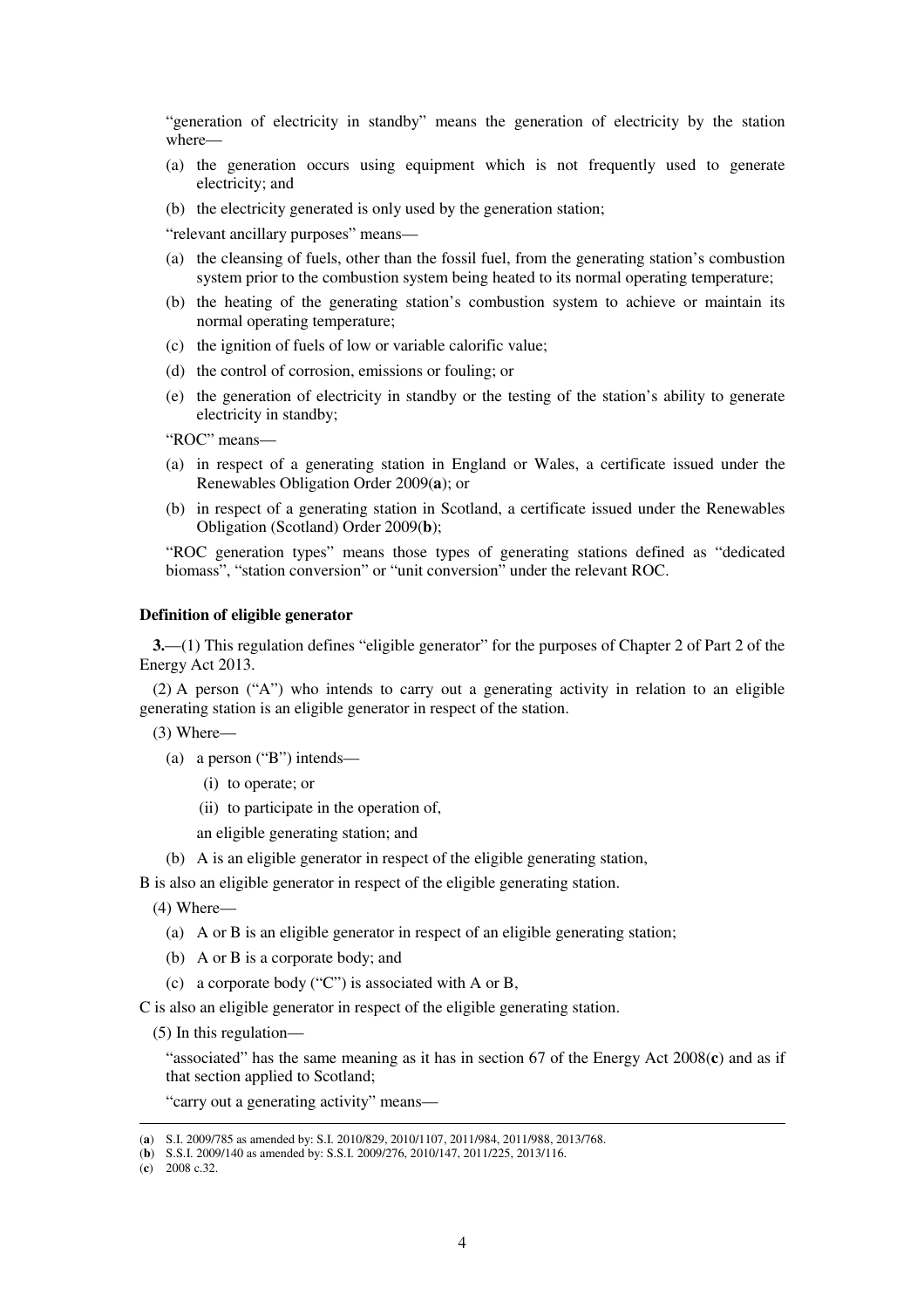- (a) to establish an eligible generating station, including where a relevant fossil fuel generating station (or part of it) has been altered to become a biomass conversion station (or part of such a station); or
- (b) to alter an eligible generating station in order to increase the generating capacity of that station by 5 megawatts or more;

"eligible generating station" means a generating station of a type described in the Schedule.

*Name* [Minister][Secretary] of State Date Department of Energy and Climate Change

SCHEDULE Regulation 3(5)

### Eligible generating stations

**1.** An "eligible generating station" means a generating station of any of the following types—

- (a) a biomass conversion station;
- (b) a dedicated biomass with CHP station;
- (c) an energy from waste with CHP station;
- (d) a generating station connected to a complete CCS system;
- (e) a hydro generating station;
- (f) a nuclear power station; or
- (g) a station which generates electricity by the use of any of the following sources of energy—
	- (i) gas, other than landfill gas or sewage gas, formed by the anaerobic digestion of material;
	- (ii) gas or liquid formed by gasification or pyrolysis of biomass or waste;
	- (iii) landfill gas;
	- (iv) naturally occurring subterranean heat;
	- (v) sewage gas;
	- (vi) solar radiation when captured by a photovoltaic array;
	- (vii) tidal movement where the station has a declared net capacity of less than 1 gigawatt;
	- (viii) tidal stream;
		- (ix) waves; or
		- (x) wind.

**2.** In paragraph 1(g)(vii), "declared net capacity" means the capacity of electricity generation of a generating station calculated by A-B, where—

"A" means the maximum capacity of electricity generation at which a generating station is able to be operated for a sustained period without damage being caused to it (assuming the source of energy used to generate electricity is available without interruption); and

"B" means the amount of electricity that is consumed by the station whilst operating at such maximum capacity.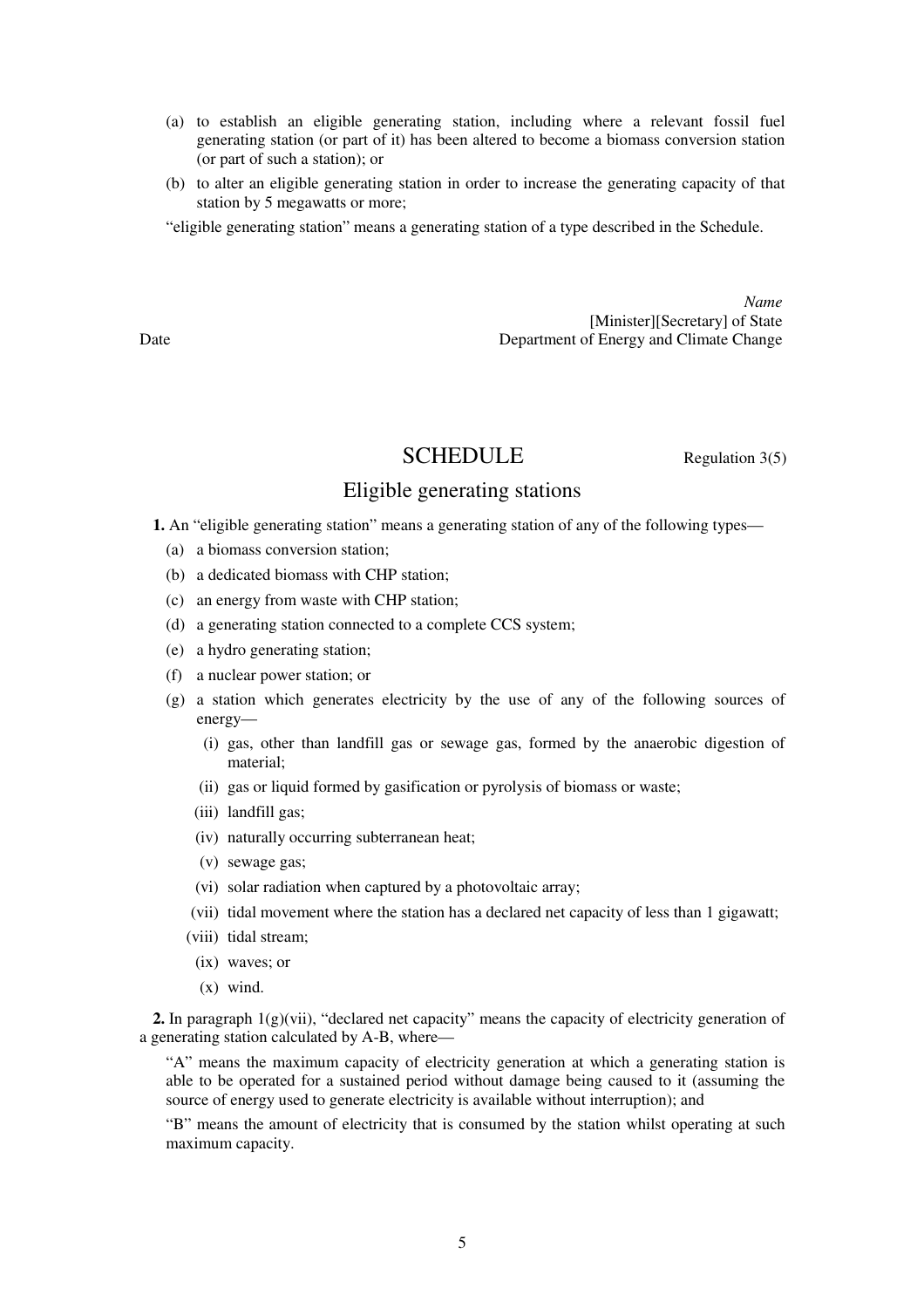### **EXPLANATORY NOTE**

#### *(This note is not part of the Regulations)*

These Regulations define the term "eligible generator" for the purposes of Chapter 2 of Part 2 of the Energy Act 2013 (c. 32). Regulation 2 contains definitions. Regulation 3 defines the persons who are an "eligible generator" in respect of an "eligible generating station", the types of which station are set out in the Schedule.

A full impact assessment of the effect that this instrument will have on the costs of business and the voluntary sector is available from the Department of Energy and Climate Change at 3 Whitehall Place, London, SW1A 2AW and is published with the Explanatory Memorandum alongside this instrument on www.legislation.gov.uk.

<sup>©</sup> Crown copyright 2014

Printed and published in the UK by The Stationery Office Limited under the authority and superintendence of Carol Tullo, Controller of Her Majesty's Stationery Office and Queen's Printer of Acts of Parliament.